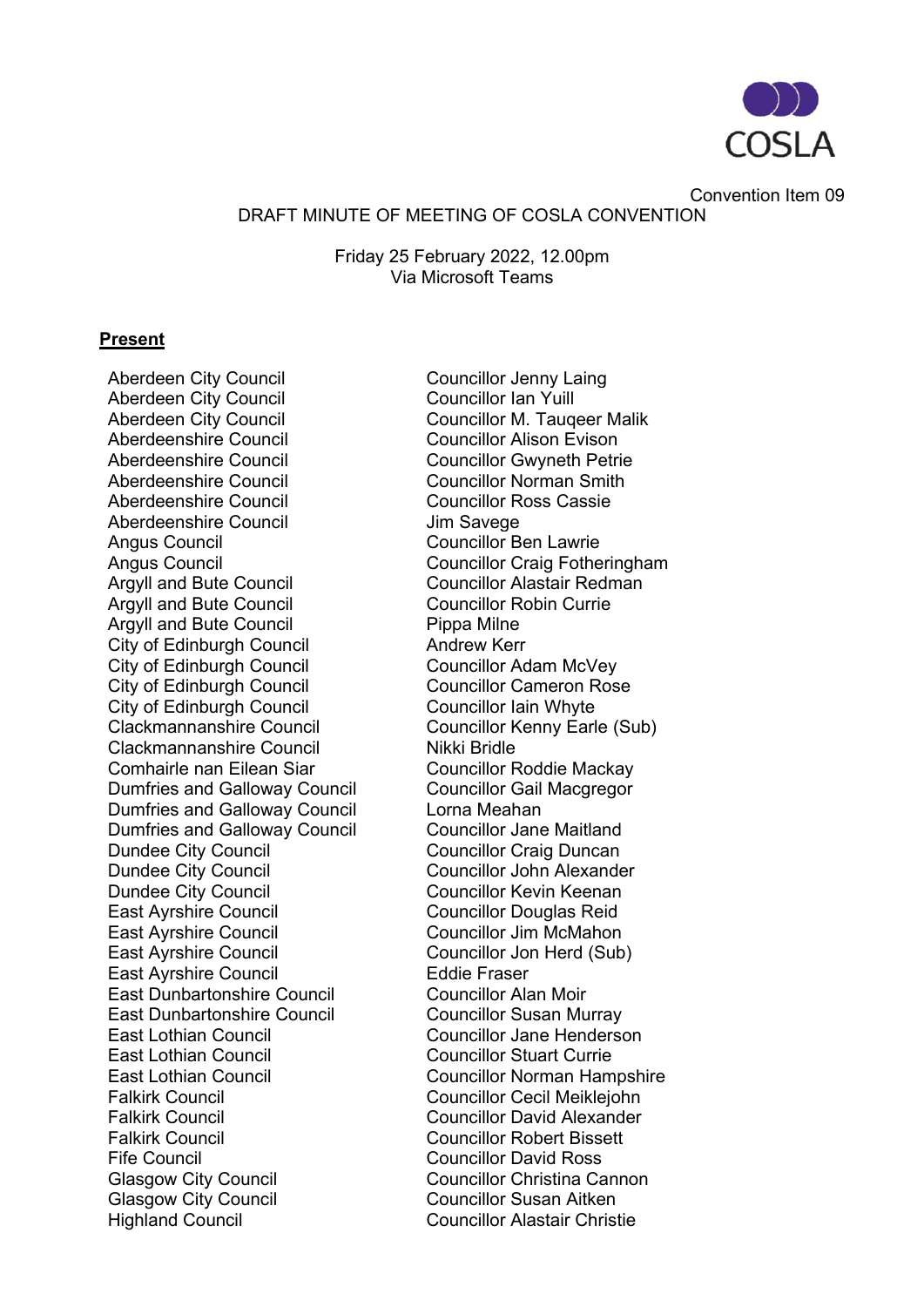Inverclyde Council and Councillor Jim Clocherty<br>
Inverclyde Council and Councillor Stephen McCa Midlothian Council and Councillor Kelly Parry<br>Moray Council and Councillor Graham Le Moray Council<br>
North Avrshire Council<br>
North Avrshire Council<br>
Councillor John Bell North Ayrshire Council North Ayrshire Council Councillor Tom Marshall North Lanarkshire Council **Councillor Paul Kelly**<br>
North Lanarkshire Council **Councillor Claire Bar** North Lanarkshire Council **Des Murray** Orkney Islands Council **Council Councillor Steven Heddle**<br>
Orkney Islands Council **Councillor Gareth Waters** Perth and Kinross Council **Councillor Peter Barrett**<br>
Renfrewshire Council **Councillor Iain Nicolson** Renfrewshire Council **Councillor Councillor Jim Paterson** Scottish Borders Council Councillor Simon Mountford<br>Scottish Borders Council Councillor Stuart Bell Scottish Borders Council **Councillor Stuart Bell**<br>
Shetland Islands Council **Councillor Steven Coutts** Shetland Islands Council South Ayrshire Council Councillor Derek McCabe South Lanarkshire Council **Councillor Alex Allison**<br>South Lanarkshire Council **Councillor John Ross** South Lanarkshire Council Stirling Council Councillor Graham Houston Stirling Council Councillor Scott Farmer West Dunbartonshire Council **Council** Unite White<br>
West Lothian Council **Council** Councillor Fr West Lothian Council Graham Hope

#### **Apologies**

Aberdeen City Council **Angela Scott** Aberdeen City Council Councillor Alex Nicoll Aberdeen City Council<br>
Aberdeenshire Council<br>
Councillor Andy Kille Aberdeenshire Council Aberdeenshire Council Councillor Peter Argyle Angus Council **Council** Councillor David Fairweather Angus Council **Councillor Lynne Devine** Angus Council Margo Williamson City of Edinburgh Council Councillor Cammy Day<br>City of Edinburgh Council Councillor Melanie Main City of Edinburgh Council City of Edinburgh Council Councillor Lesley Macinnes Clackmannanshire Council Councillor Dave Clark\*<br>Clackmannanshire Council Councillor Ellen Forson Clackmannanshire Council Clackmannanshire Council Councillor Martha Benny Comhairle nan Eilean Siar Councillor Alasdair MacLeod Comhairle nan Eilean Siar **Malcolm Burr** Dumfries and Galloway Council Councillor Elaine Murray Dumfries and Galloway Council Councillor Ian B Carruthers Dumfries and Galloway Council Councillor Rob Davidson Dumfries and Galloway Council **Derek Crichton\***<br>
Dumfries and Galloway Council **Cavin Stevenson** Dumfries and Galloway Council

Councillor Stephen McCabe Councillor Graham Leadbitter<br>Roderick Burns Councillor Claire Barcley (Sub) North Lanarkshire Council Councillor Tracy Carrager (Sub) Orkney Islands Council Councillor Leslie Manson (Sub) Orkney Islands Council **Council Councillor Gareth Waterson (Sub)**<br>
Perth and Kinross Council **Councillor Peter Barrett** Councillor Iain Nicolson South Lanarkshire Council **Councillor Maureen Chalmers Councillor Frank Anderson** West Lothian Council **Council Councillor Lawrence Fitzpatrick**<br>
West Lothian Council<br>
Councillor Peter Johnston Councillor Peter Johnston

Councillor Sandy Taylor Comhairle nan Eilean Siar Councillor Norman A MacDonald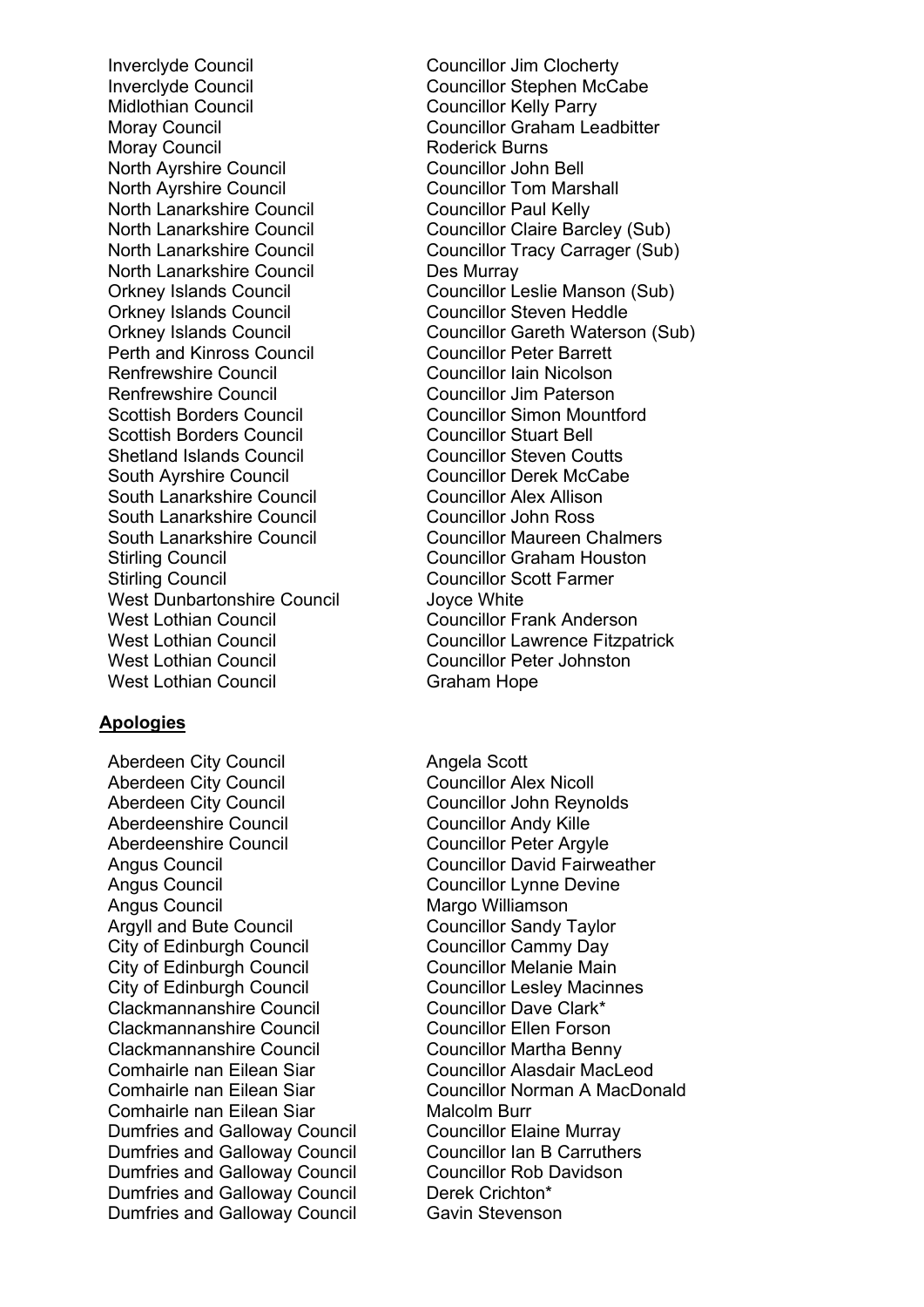Dumfries and Galloway Council *Josef Coombey*<br>
Dundee City Council **Dunce Councillor Ken Lynn** Dundee City Council<br>Dundee City Council Dundee City Council<br>East Ayrshire Council East Ayrshire Council **Councillor John McGhee**<br>East Avrshire Council Councillor Tom Cook\* East Dunbartonshire Council Councillor Billy Hendry East Dunbartonshire Council Councillor Gordan Low<br>
East Dunbartonshire Council Corry Cornes East Dunbartonshire Council Fast Dunbartonshire Council<br>East Lothian Council Gerry Monica Patterson **East Lothian Council** East Renfrewshire Council **Councillor Paul O'Kane** East Renfrewshire Council **Councillor Stewart Miller** East Renfrewshire Council **Councillor Tony Buchanan**<br>East Renfrewshire Council **Council** Lorraine McMillan East Renfrewshire Council Falkirk Council Councillor John Patrick Falkirk Council **Kenneth Lawrie** Fife Council **Council Councillor David Dempsey**<br>Fife Council Councillor Judy Hamilton Fife Council **Fife Council Councillor Judy Hamilton**<br>Fife Council **Councillor Councillor Karen Mariora** Fife Council **Councillor Timothy Brett** Fife Council<br>
Glasgow City Council<br>
Glasgow City Council<br>
Clasgow City Council<br>
Steve Grimmond<br>
Annemarie O'Donnell **Glasgow City Council** Glasgow City Council **Council Councillor Allan Casey**<br>Councillor Eva Murray Glasgow City Council **Councillor Eva Murray**<br>
Glasgow City Council **Councillor Jon Molyner** Glasgow City Council **Council Councillor Thomas Kerr**<br>Highland Council Council Councillor Bill Lobban Highland Council<br>
Highland Council<br>
Councillor lan Cockbu Highland Council **Exercise Smith Councillor Maxine Smith Councillor Maxine Smith**<br>Councillor Struan Mackie Highland Council **Example 20** Donna Manson Inverclyde Council<br>
Inverclyde Council<br>
Councillor El Midlothian Council **Council** Councillor Derek Milligan Midlothian Council **Midlothian Council** Midlothian Council **Dr Grace Vickers**<br>
Moray Council **Dr Grace Vickers** Moray Council<br>
North Avrshire Council<br>
North Avrshire Council<br>
Councillor Joe Cullinane North Ayrshire Council North Ayrshire Council Councillor Marie Burns North Ayrshire Council Craig Hatton North Lanarkshire Council North Lanarkshire Council **Councillor Jim Logue** 

North Lanarkshire Council Councillor Jordan Linden\* North Lanarkshire Council **Council Councillor Sandy Watson** Orkney Islands Council Councillor Leslie Manson Orkney Islands Council **Council** John Mundell\* Perth and Kinross Council **Councillor Dave Doogan** Perth and Kinross Council Councillor John Duff

Councillor Willie Sawers<br>Gregory Colgan Councillor Tom Cook\* Fife Council **Council** Councillor David Alexander Councillor Karen Marjoram **Councillor Jon Molyneux** Glasgow City Council **Councillor Malcolm Cunning**<br>Councillor Rhiannon Spear<br>Councillor Rhiannon Spear Councillor Rhiannon Spear **Councillor Ian Cockburn** Highland Council **Exercise Service Councillor Margaret Davidson**<br>Highland Council **Council** Councillor Maxine Smith **Councillor Struan Mackie Councillor Elizabeth Robertson** Midlothian Council Councillor Pauline Winchester **Councillor Shona Morrison** Councillor Heather Brannan-**McVev** North Lanarkshire Council **Councillor** Fiona Fortheringham\* Orkney Islands Council Councillor James Stockan\*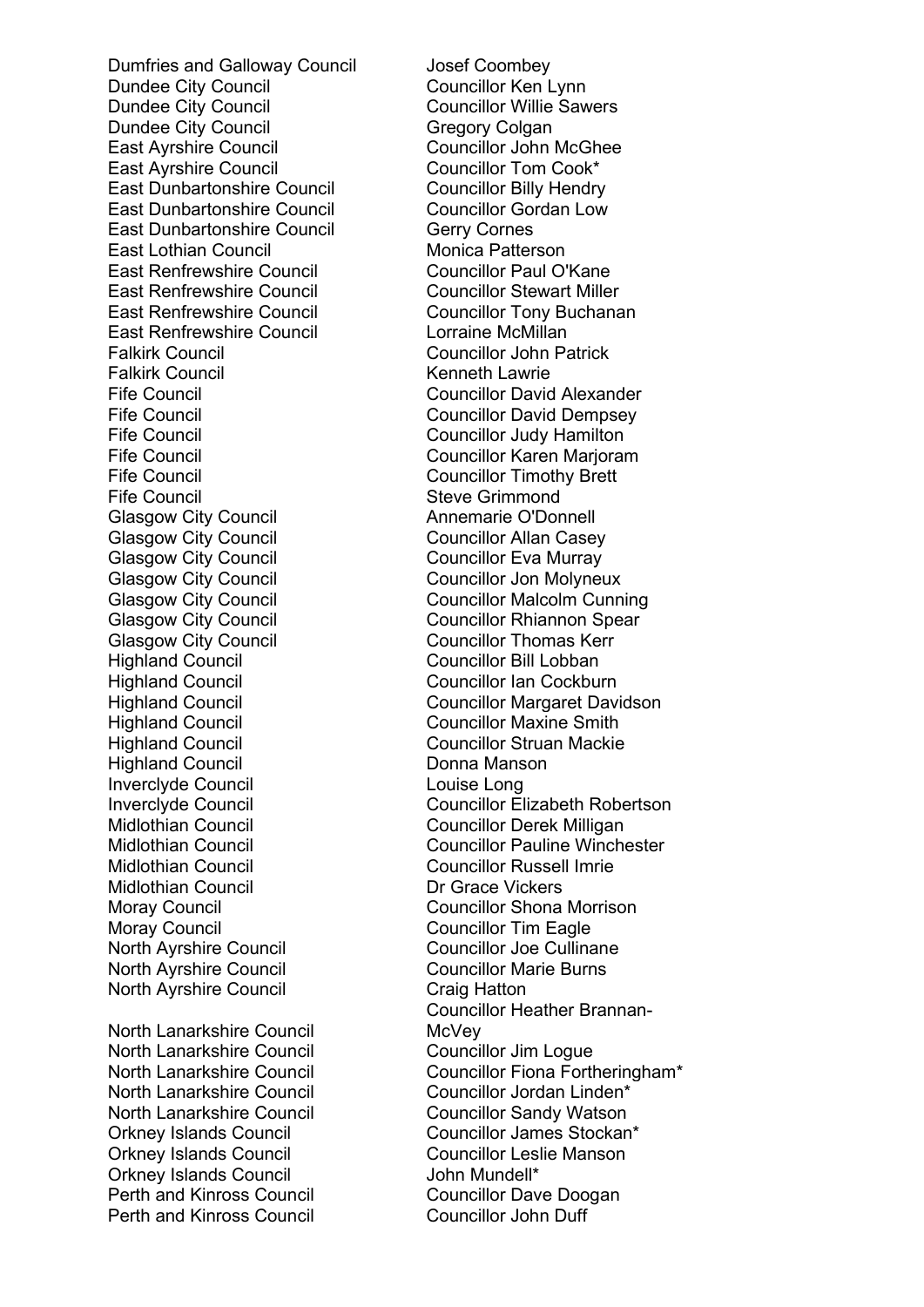Perth and Kinross Council Councillor Murray Lyle<br>Perth and Kinross Council Councillor Xander McD Perth and Kinross Council France Council Thomas Glen<br>Renfrewshire Council France Councillor Edu Renfrewshire Council and Councillor Eddie Devine<br>
Renfrewshire Council and Councillor Neil Graham Renfrewshire Council Renfrewshire Council **Alan Russell** Scottish Borders Council<br>
Scottish Borders Council<br>
Councillor Mark Rowley Scottish Borders Council<br>
Scottish Borders Council<br>
Netta Meadows Scottish Borders Council Shetland Islands Council **Councillor Alastair Cooper** Shetland Islands Council Councillor Malcolm Bell Shetland Islands Council **Maggie Sandison**<br>
SOLACE 2018/19 Catherine Eadie SOLACE 2018/19<br>
South Avrshire Council<br>
Councillor Brian Connolly South Ayrshire Council South Ayrshire Council Councillor Brian McGinley South Ayrshire Council Councillor Peter Henderson South Ayrshire Council **Eileen Howat**<br>
South Lanarkshire Council **Example 20** Cleland Sneddon South Lanarkshire Council<br>South Lanarkshire Council South Lanarkshire Council **Councillor Councillor** Joe Fagan South Lanarkshire Council **Council Councillor Margaret Cooper**<br>Stirling Council Carol Beattie **Stirling Council** Stirling Council **Councillor Danny Gibson** West Dunbartonshire Council West Dunbartonshire Council Councillor John Mooney<br>West Dunbartonshire Council Councillor Jonathan McC West Lothian Council **Council Councillor Damian Timson**<br>West Lothian Council Councillor Kirsteen Sullivan

*\*Denotes substitute provided*

Councillor Xander McDade Councillor Neil Graham<br>Councillor John Shaw **Councillor Gerry Convery** Stirling Council<br>
West Dunbartonshire Council<br>
Councillor Caroline McAllister Councillor Jonathan McColl Councillor Kirsteen Sullivan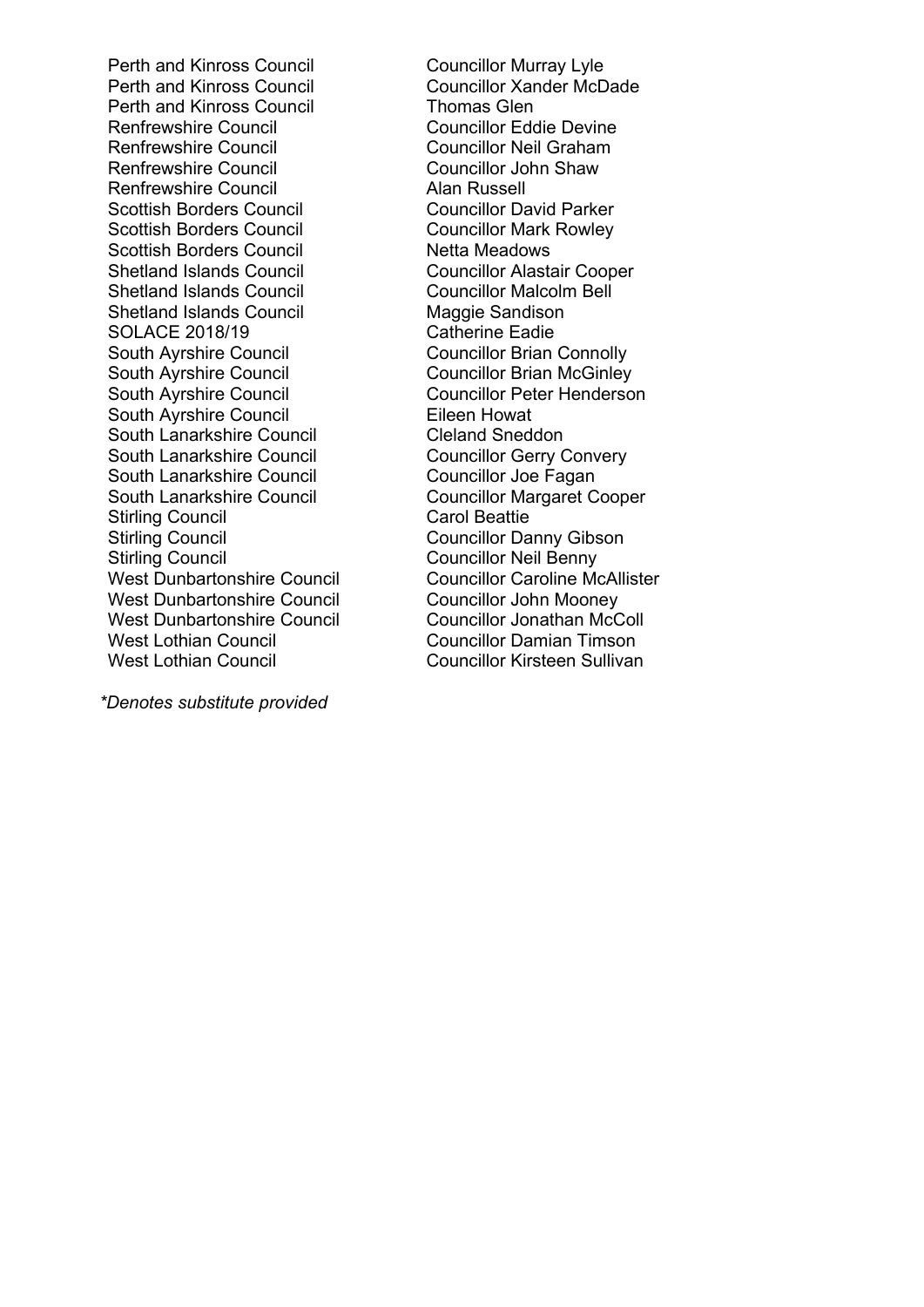### **Public Session**

# **1. Introduction from COSLA President**

The President welcomed Convention Members to the meeting and provided advice on how to participate through Microsoft Teams. Apologies and substitutes were noted separately for the minute.

### Urgent item

The President advised members that she had agreed that an urgent item regarding the unfolding situation in Ukraine be considered at the end of the agenda.

# **2. Draft Minute of Previous Meeting of Convention on 26 November 2021 (paper)**

The minute of the previous meeting was approved as an accurate record.

# **3. Revised COSLA Standing Orders and Scheme of Delegation (paper)**

Convention Members were presented with a draft COSLA Scheme of Delegation and a draft of the COSLA Standing Orders, following agreement at the previous Convention Meeting in November that these would be provided following discussions with COSLA's external legal adviser. These discussions had now taken place, and professional input had been received from colleagues in councils through the Society of Local Authority Lawyers and Administrators in Scotland (SOLAR). It was noted that once approved, both documents would be available on the COSLA website.

Convention agreed the Standing Orders and Scheme of Delegation documents, noting that the new COSLA Convention would have the opportunity to review these documents to reflect any changes post-election.

### **4. Update on Incorporation of the European Charter of Local Self Government (paper)**

This paper provided Convention Members with an update on work carried out since the Supreme Court's decision on incorporation of the European Charter of Local Self Government. COSLA had been pressing for the Bill to be brought back before the Parliament with the technical changes needed to ensure that Royal Assent was secured. Scottish Government had indicated their support but the details of proposed adjustments needed to the Bill were yet to be determined. A verbal update was also provided on the President's recent meeting with Mark Ruskell MSP who has been identified as the new Parliamentary lead on the Bill.

Convention:

- i. Noted the situation and the current positions set out in the paper;
- ii. Agreed that COSLA continue to press that the amendments required by the Supreme Court be made to both the European Charter and UNCRC Bills so that they could be formally enacted; and
- iii. Agreed that a further report be provided at the next meeting.

### **5. Scottish Local Government International Framework (paper)**

This paper provided a Framework for Scottish Local Government international engagement, resulting from a scoping study agreed by Convention and carried out by COSLA with input from councils. This exercise found that Scottish Local Government was well connected, within and beyond Europe and regardless of EU exit, and the continuing work in various international fora could be clearly demonstrated.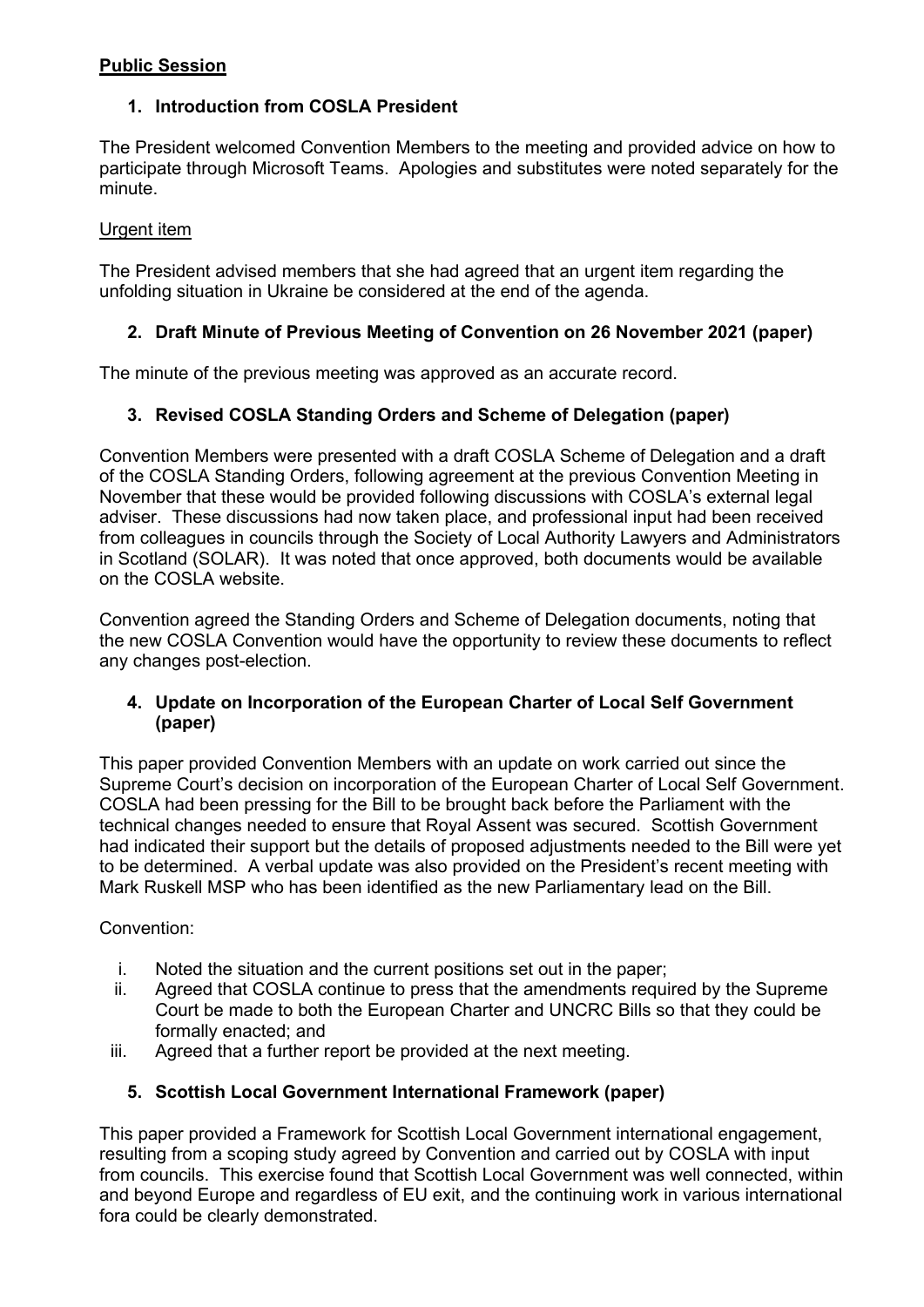Convention:

- i. Welcomed the findings of the international scoping exercise carried out by COSLA and councils as mandated by Convention; and
- ii. Agreed the proposed International Framework.

# **6. COSLA Budget 22/23 (paper)**

Councillor Kevin Keenan introduced this item on behalf of the COSLA Audit Group. The paper sought approval from Convention members for the COSLA operating budget for the financial year ending 31 March 2023. Councillor Keenan expressed his thanks to COSLA officers and to the Audit Group for their dedication in ensuring proper scrutiny of the budget.

It was noted that some amendments had been made to the document approved by Convention in March 2021, to incorporate items like the Pay Award agreed in December 2021, and the expected start of the new Health & Social Care Levy from 1 April 2022.

Convention approved the amended Year 2 Budget, covering the Year Ending 31 March 2023, as recommended by the Audit Group.

# **7. COSLA 5 year report:** *this is our story 2017-2022* **(paper)**

This paper provided Convention with a summary of COSLA's key work and achievements over the past five years, including specific policy work, responding to COVID, the development of a 'Blueprint for Local Government,' as well as recent media campaigns such as "We are Local Government" and "Why You?".

It was noted that this report has been shared through COSLA's various social media channels and Convention Members could distribute it within councils to increase its reach.

# Convention:

- i. Noted the content of the COSLA 5-year report presented at Appendix A;
- ii. Agreed that the content of this report be used as the basis for continued proactive promotion of the role of Local Government; and
- iii. Agreed that COSLA officers look to produce a report of this kind at the end of each Local Government term.

# **8. COSLA Strategic Context and priorities post-election (paper)**

This paper provided Convention with a summary of the current strategic context for Local Government and asked members to provide their views on strategic priorities for COSLA moving into the next Local Government term. It was noted that this was complex and would require COSLA to respond to a range of issues, and the report proposed that the Blueprint for Local Government and its themes be used in that response.

Members noted that the priority given to climate change and the environment should be made explicit in the report.

Convention:

- i. Provided comment on the strategic context and key priorities for COSLA post-election; and
- ii. Agreed that a refreshed COSLA Plan, building on the successes within the 5-year report, the Blueprint for Local Government, and COSLA's joint recovery work with Scottish Government, be brought to Convention for agreement in October 2022.